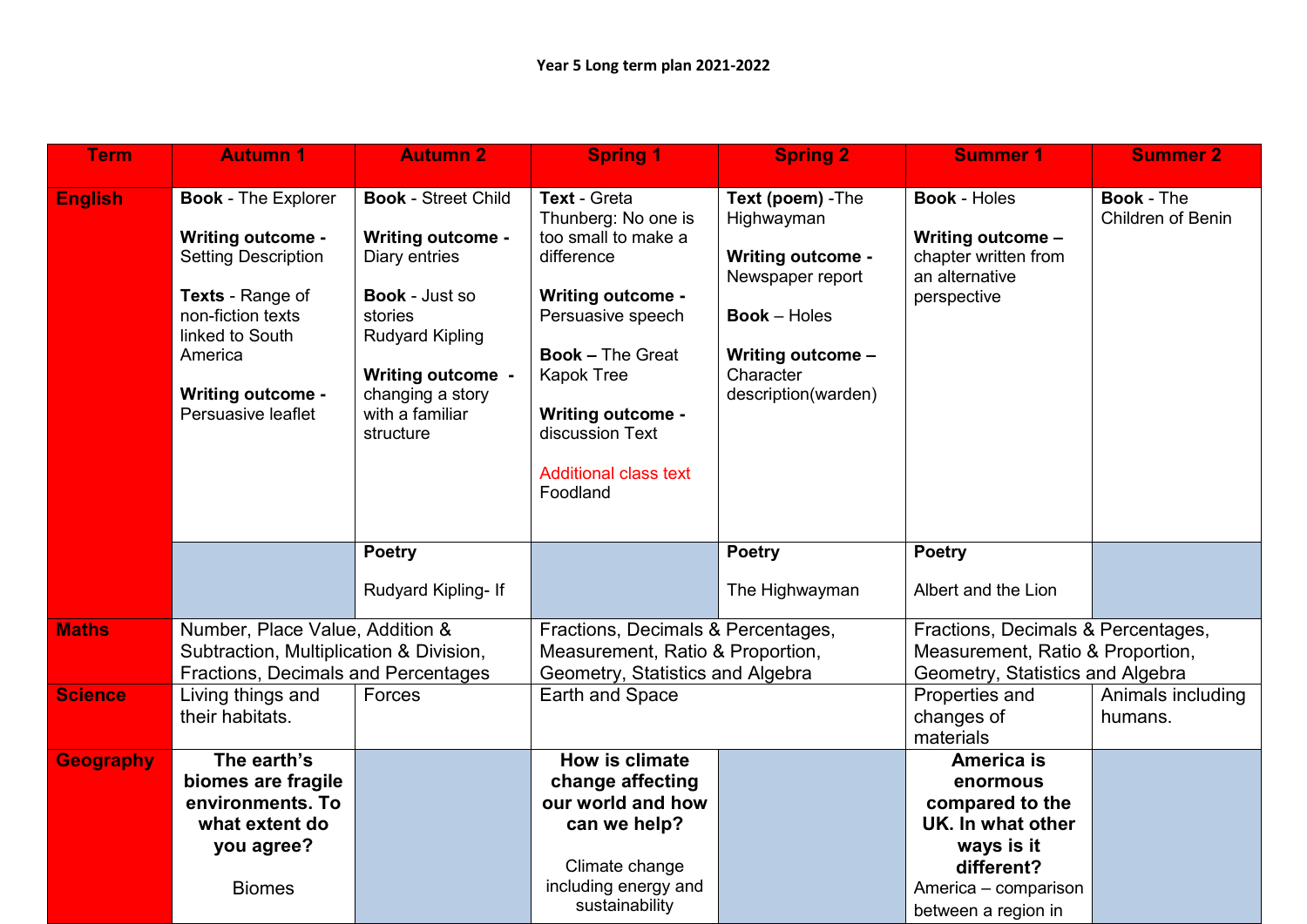## **Year 5 Long term plan 2021-2022**

|                                            |                                                                                                                                                                                                                               |                                                                                                                                                                                        |                                                                                                                                                                                                                                                                                        |                                                                                                                                                                                             | the UK and a region in<br><b>North America</b>                                                                                                                                                                                              |                                                                                                                                                                                                                                                                       |
|--------------------------------------------|-------------------------------------------------------------------------------------------------------------------------------------------------------------------------------------------------------------------------------|----------------------------------------------------------------------------------------------------------------------------------------------------------------------------------------|----------------------------------------------------------------------------------------------------------------------------------------------------------------------------------------------------------------------------------------------------------------------------------------|---------------------------------------------------------------------------------------------------------------------------------------------------------------------------------------------|---------------------------------------------------------------------------------------------------------------------------------------------------------------------------------------------------------------------------------------------|-----------------------------------------------------------------------------------------------------------------------------------------------------------------------------------------------------------------------------------------------------------------------|
| <b>History</b>                             |                                                                                                                                                                                                                               | Would you like to<br>live in Victorian<br><b>Britain?</b>                                                                                                                              |                                                                                                                                                                                                                                                                                        | Why is Saltaire a<br><b>World Heritage</b><br>Site?                                                                                                                                         |                                                                                                                                                                                                                                             | Why did the<br><b>Benin Empire</b><br>crumble?                                                                                                                                                                                                                        |
|                                            |                                                                                                                                                                                                                               | Changes in<br>Victorian Britain /<br>Industrial<br>Revolution                                                                                                                          |                                                                                                                                                                                                                                                                                        | A local history study<br>- Saltaire                                                                                                                                                         |                                                                                                                                                                                                                                             | <b>Benin Empire</b>                                                                                                                                                                                                                                                   |
| Outdoor /<br><b>offsite</b><br>experiences | <b>Industrial Museum</b><br><b>Victorian Christmas</b>                                                                                                                                                                        |                                                                                                                                                                                        | Trip to Saltaire.<br>Space Camp                                                                                                                                                                                                                                                        |                                                                                                                                                                                             | <b>Boggle Hole</b>                                                                                                                                                                                                                          |                                                                                                                                                                                                                                                                       |
| <b>Computing</b>                           | Coding                                                                                                                                                                                                                        | Online safety<br>Spreadsheets                                                                                                                                                          | <b>Blogging</b>                                                                                                                                                                                                                                                                        | <b>Networks</b>                                                                                                                                                                             | <b>Text adventures</b>                                                                                                                                                                                                                      | Quizzing                                                                                                                                                                                                                                                              |
| <b>E</b> Safety                            | The good and bad<br>effects of the<br>internet on their<br>own lives<br>The importance of<br>keeping personal<br>information safe<br>The need to be<br>critical when finding<br>information online<br>and be aware of<br>bias | Recognise the<br>risks involved<br>when using email.<br>Knowing how to<br>minimise this risk<br>Understanding that<br>some material is<br>copyright and<br>should not be<br>downloaded | Access and use<br>information which<br>helps them identify<br>e-safety risks<br>Research current e-<br>safety information<br>and encourage their<br>peers and family to<br>follow the guidelines<br>it provides<br>Use the Internet<br>responsibly in ways<br>which minimised<br>risks | Select tools which<br>enable them to<br>communicate and<br>collaborate with<br>others online<br>Create strong<br>passwords and<br>know the<br>importance of<br>keeping them<br>confidential | Evaluate their own<br>use of websites and<br>how they present<br>themselves online<br>Be aware of their<br>own right to be<br>protected from<br>inappropriate use of<br>technology and their<br>responsibility to<br>respect other' rights. | <b>Discuss the</b><br>possible<br>consequences of<br>sharing personal<br>details online and<br>how to respond if<br>asked for these.<br>Discuss the<br>possible<br>consequences of<br>trusting<br>information,<br>including online<br>shopping, and<br>people online. |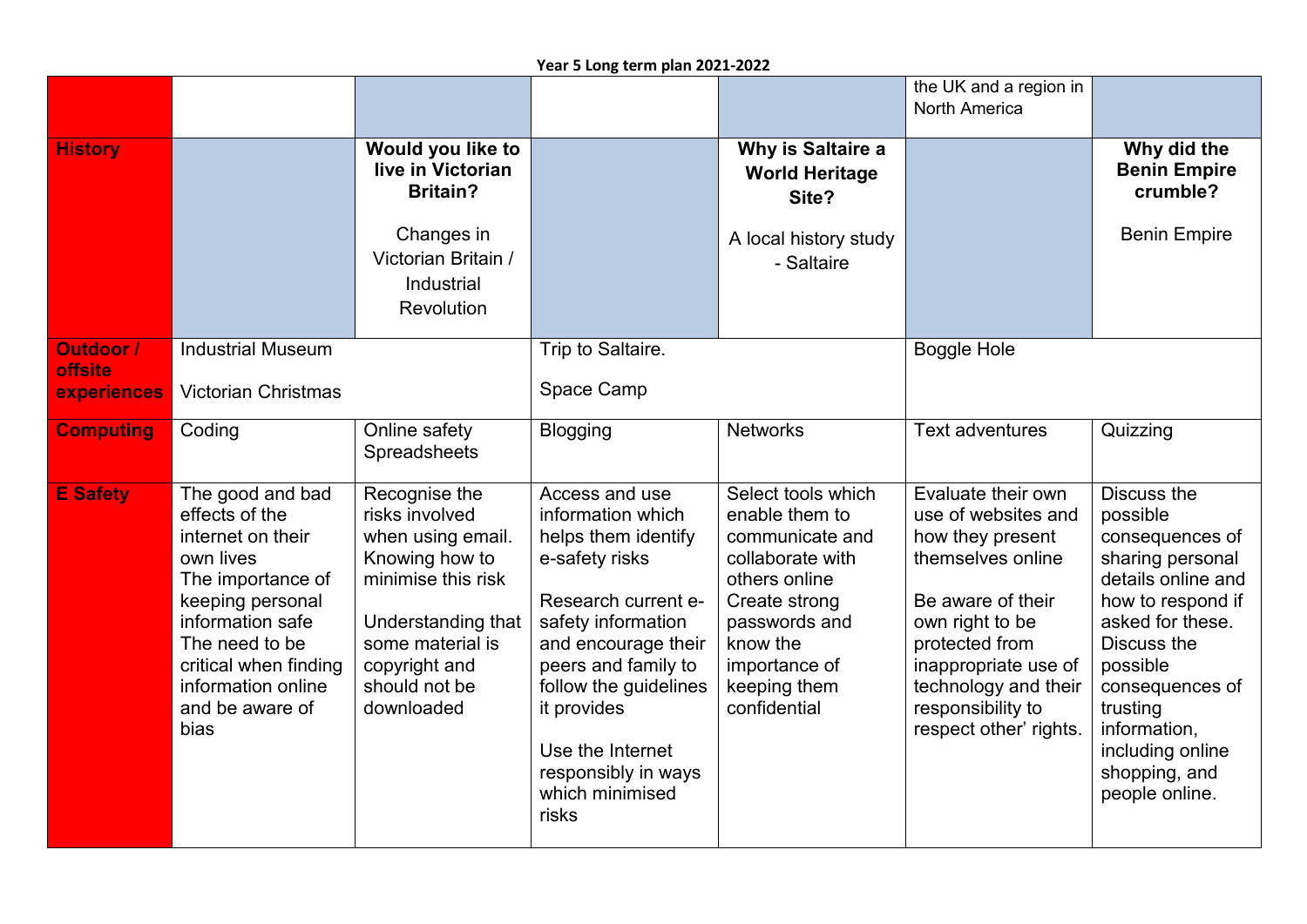| Year 5 Long term plan 2021-2022 |                                                                                                                                                                   |                                                                                                                                    |                                                                                                                       |                                                                                                                                           |                                                          |                                                                                                                                         |  |  |
|---------------------------------|-------------------------------------------------------------------------------------------------------------------------------------------------------------------|------------------------------------------------------------------------------------------------------------------------------------|-----------------------------------------------------------------------------------------------------------------------|-------------------------------------------------------------------------------------------------------------------------------------------|----------------------------------------------------------|-----------------------------------------------------------------------------------------------------------------------------------------|--|--|
| PE                              | Dance<br>Games - invasion<br><b>Netball</b>                                                                                                                       | Gymnastics<br>Games- invasion<br>football                                                                                          | Games - invasion<br>basketball<br>Gymnastics-<br>matching/mirroring                                                   | Outdoor and<br>adventurous<br>Orienteering<br>Dance                                                                                       | Athletics-<br>competitions<br>Games - invasion<br>Hockey | Games-<br>striking/fielding<br><b>Rounders</b><br>Games - net/all<br>tennis                                                             |  |  |
| Art                             | As part of Creative Carousel, across the year children will learn:<br>Printing<br><b>Protest Art</b>                                                              |                                                                                                                                    |                                                                                                                       |                                                                                                                                           |                                                          |                                                                                                                                         |  |  |
| <b>DT</b>                       | As part of Creative Carousel, across the year children will learn:<br><b>CAMS</b> and mechanisms<br>Cooking<br>Sewing/textiles                                    |                                                                                                                                    |                                                                                                                       |                                                                                                                                           |                                                          |                                                                                                                                         |  |  |
| <b>Music</b>                    | What is a trumpet<br>and which family<br>does it belong to?<br>How do I make a<br>sound on a trumpet<br>and change notes?<br>Solo, unison and<br>harmony singing. | Trumpets-<br>continuation. Staff<br>notation.<br>Carols by<br>Candlelight<br>performance.<br><b>Victorian music</b><br>hall music. | Trumpets-<br>continuation.<br><b>Gustav Holst and</b><br>the Planets suite.<br>Three part round<br>and partner songs. | Trumpets-<br>continuation.<br>Comparing and<br>contrasting popular<br>music from different<br>eras.<br>Journey into Space<br>composition. | Trumpets-<br>continuation.<br>Improvisation.             | Trumpets-<br>continuation.<br>Listening and<br>appraising using<br>all the concepts<br>learnt this year.<br>End of year<br>performance. |  |  |
| <b>RE</b>                       | Why are there different beliefs about<br>God?                                                                                                                     |                                                                                                                                    | Why are certain people, places and times<br>sacred?                                                                   |                                                                                                                                           | Why do people need to express their<br>beliefs?          |                                                                                                                                         |  |  |
| <b>PSHE</b>                     | Physical health and<br>wellbeing                                                                                                                                  | Identity, society<br>and equality                                                                                                  | Keeping safe and<br>managing risk<br>Drug, alcohol and<br>tobacco addiction.                                          | Mental health and<br>emotional wellbeing                                                                                                  | Sex and<br>Relationship<br>education                     | Careers, financial<br>capability and<br>economic<br>wellbeing                                                                           |  |  |
| <b>MFL</b>                      | Our school:                                                                                                                                                       | Our school:                                                                                                                        | Weather                                                                                                               | Transport                                                                                                                                 | <b>Numbers</b>                                           | At a café/                                                                                                                              |  |  |